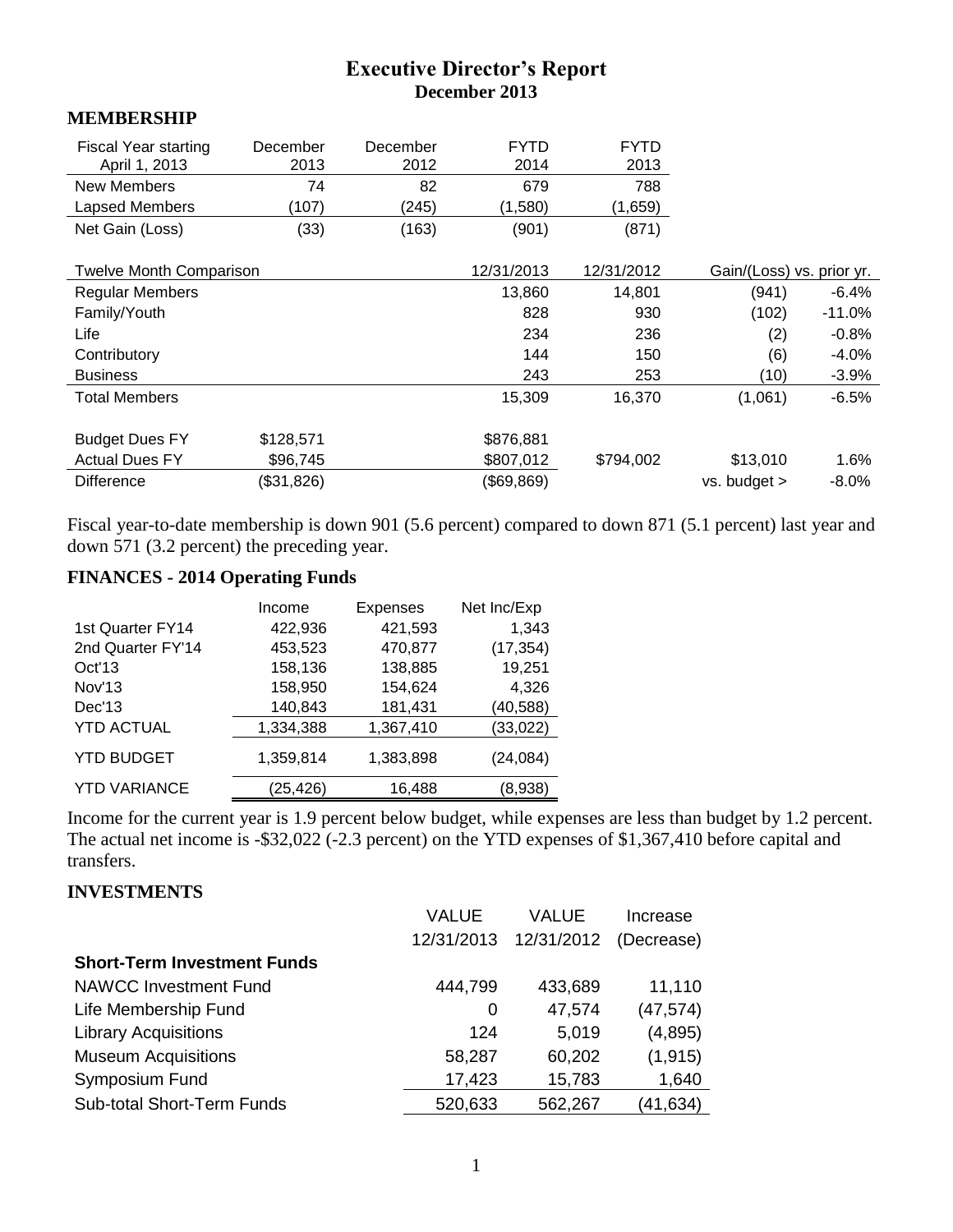| <b>Long-Term Investment Funds</b>   |           |           |         |
|-------------------------------------|-----------|-----------|---------|
| Heritage Fund                       | 170,612   | 140,056   | 30,556  |
| <b>Museum Endowment Fund</b>        | 389,340   | 354,622   | 34,718  |
| Museum & Library Institutional Fund | 789,011   | 726,813   | 62,198  |
| Library & Research Center Endowment | 113,986   | 103,557   | 10,429  |
| <b>School Endowment</b>             | 200,674   | 184,531   | 16,143  |
| <b>NAWCC Endowment</b>              | 45,411    | 0         | 45,411  |
| <b>NAWCC Endowment-Education</b>    | 20,164    | 0         | 20,164  |
| Midwest Scholarship Fund            | 36,888    | 37,336    | (448)   |
| <b>Pritchard Fund</b>               | 51,580    | 46,413    | 5,167   |
| Sub-total Long-Term Funds           | 1,817,666 | 1,593,328 | 224,338 |
| <b>Total Investment Funds</b>       | 2,338,299 | 2,155,595 | 182,704 |

\*Consolidated Long-Term funds balance-Individual named account balances calculated.

The current values on investments reflect paper gains and losses due to market fluctuations. Because most of our fixed income investments are held to maturity, actual gains and losses will only occur at maturity or when an investment is sold. The Life Membership Fund was merged into the NAWCC Investment Fund.

### **MUSEUM – Noel Poirier, Museum Director**

The Museum's admission revenue for the quarter was \$11,665. Visitation for the quarter was 2,655, including 201 NAWCC members (7.5 percent). Member visitation was higher than usual during this period due to the Mid-Eastern Regional held in York and the exhibition of the Tompion collection at the Museum. NAWCC Store sales for the quarter were \$21,955 and included a number of Sherline tool sales. Visitation for most of the quarter was better than last year and continues to show growth. The Museum redeemed 294 Turkey Hill Experience Joint Tickets this quarter. Joint Tickets represented an average of 11 percent of visitation for the quarter.

Work continues on drafting policies and procedures for the Library and Archives and an overall security policy for the Museum and Administration building. The Museum continues to work on the process of creating an overall reinterpretation plan for the Museum and will continue to hold meetings throughout 2014 as part of the process. A Special Events schedule for the Museum's 2014 season was created and posted to the Museum website and social media outlets. The Museum Director prepared material for the December Board Meeting and Planning Sessions as well.

The Museum set up the Majestic Time exhibit of Thomas Tompion clocks and watches in November. The exhibit will close on January 19. The exhibit received significant press coverage locally and regionally, including an article in the *New York Times*. Adam Harris, Gallet Guest Curator of Wristwatches, ended his 2014 tenure and installed a new wristwatch display that should be completed in January. A micro-exhibit on the watches of James Bond that will run throughout 2014 also was included in the display. Work continues on 2014's Mystery Clock exhibit as well as the development of a new five-year exhibit schedule.

The Museum recently updated its online Museum collection database. Currently, users can search over 12,500 objects and see over 13,000 images. This is an ongoing project principally undertaken by a collections volunteer. In November the Museum took part in the Lancaster County Community Foundation's Extraordinary Give event that raised nearly \$18,000 before a match (yet to be determined) by the Foundation. The Museum also received a \$1,000 donation to make improvements to exhibit lighting in the galleries.

## **LIBRARY AND RESEARCH CENTER - Sara Butler Dockery, Library & Archives Supervisor**

The NAWCC's new website launched in October and unveiled the Library's newly redesigned section. We reorganized the menus and completely overhauled the front page. The top and side menus now include a link to a "Using the Library" page, which gives a short introduction to the Library's services. The menu on the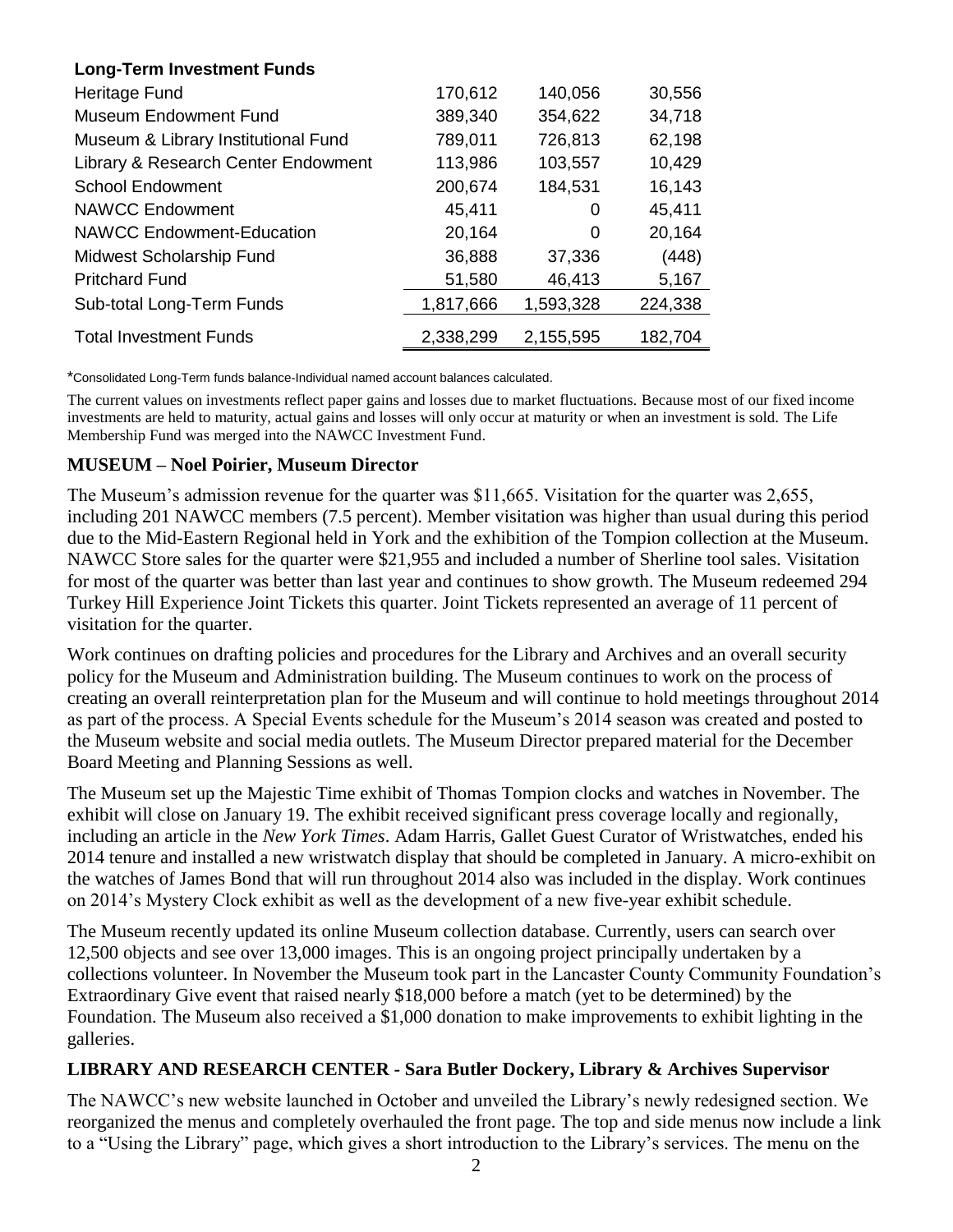left side has been reorganized to make it easier for members and non-members to find what they need. The right side of the main page includes three featured links that take users to pages for research, new books, and the Hamilton Timely Topics scans. We intend to occasionally switch out the right-side links to feature various Library services. We hope that everyone will find our new design attractive and useful.

In November we closed the Library every Monday so that we could do some much needed housekeeping. While we do our best to keep the Library neat, things do tend to pile up as we try to keep the NAWCC members supplied with books, videos, and answers. With the Library closed, we took the time to clean and reorganize several areas in the Library without the distractions of email and phones. Two of our volunteers, Terry and Fred, spent extra time in their weeks to come in to shift the entire Lending Library collection to create some much needed space on the shelves.

We participated in an Open House as part of the Mid-Eastern Regional, which was held in York. About 50 members came in to see the Library and the displays of recent additions to the Lending Library and Archives.

The Library staff also participated in orientation for the new and returning Board members as part of the annual Board of Director's meeting. The Board members heard a short presentation on the features of our new catalog and had the opportunity to see examples from our advertising collection.

### **October-December 2013 by the Numbers**

| <b>Lending Library Activity</b>       |       |
|---------------------------------------|-------|
| Total materials checked out -         | 556   |
| Loans through mail -                  | 206   |
| Loans in house -                      | 350   |
| Programs borrowed for Chapter use -   | 14    |
| <b>OPAC</b> searches -                | 2,426 |
| <b>Material Types</b>                 |       |
| VCR, DVD & Microfilm Loans -          | 263   |
| Books and NAWCC Bulletins -           | 293   |
| <b>Total Number of Visitors -</b>     | 269   |
| Students -                            | 10    |
| Non-members                           | 105   |
| Members -                             | 154   |
| <b>Fulfilled Research Questions -</b> | 356   |
| Paid Non-members -                    | 7     |
| <b>Library Processing Statistics</b>  |       |
| Acquisitions:                         | 47    |
| Donations:                            | 49    |
| Cataloged Items:                      | 111   |

## **EDUCATION/VOLUNTEERS – Katie Knaub, Education Director**

## **Museum Education Programs and Exhibits**

We opened the special exhibit A Matter of Time, which received great local press for the Museum as well as the artists featured in the exhibit. We assisted with the installation of the temporary Tompion clocks exhibit in the rotunda of the Museum. We also are coordinating several loans for the upcoming exhibit on mystery timepieces in May 2014.

## **NAWCC Workshops/Webinars**

We held eight workshops during this quarter. We met with our instructors to schedule additional/new topics for workshops in the next year. We coordinated the handout materials for students, supply purchasing, room setups, and building opening and closing for the instructors. We are coordinating efforts to get the online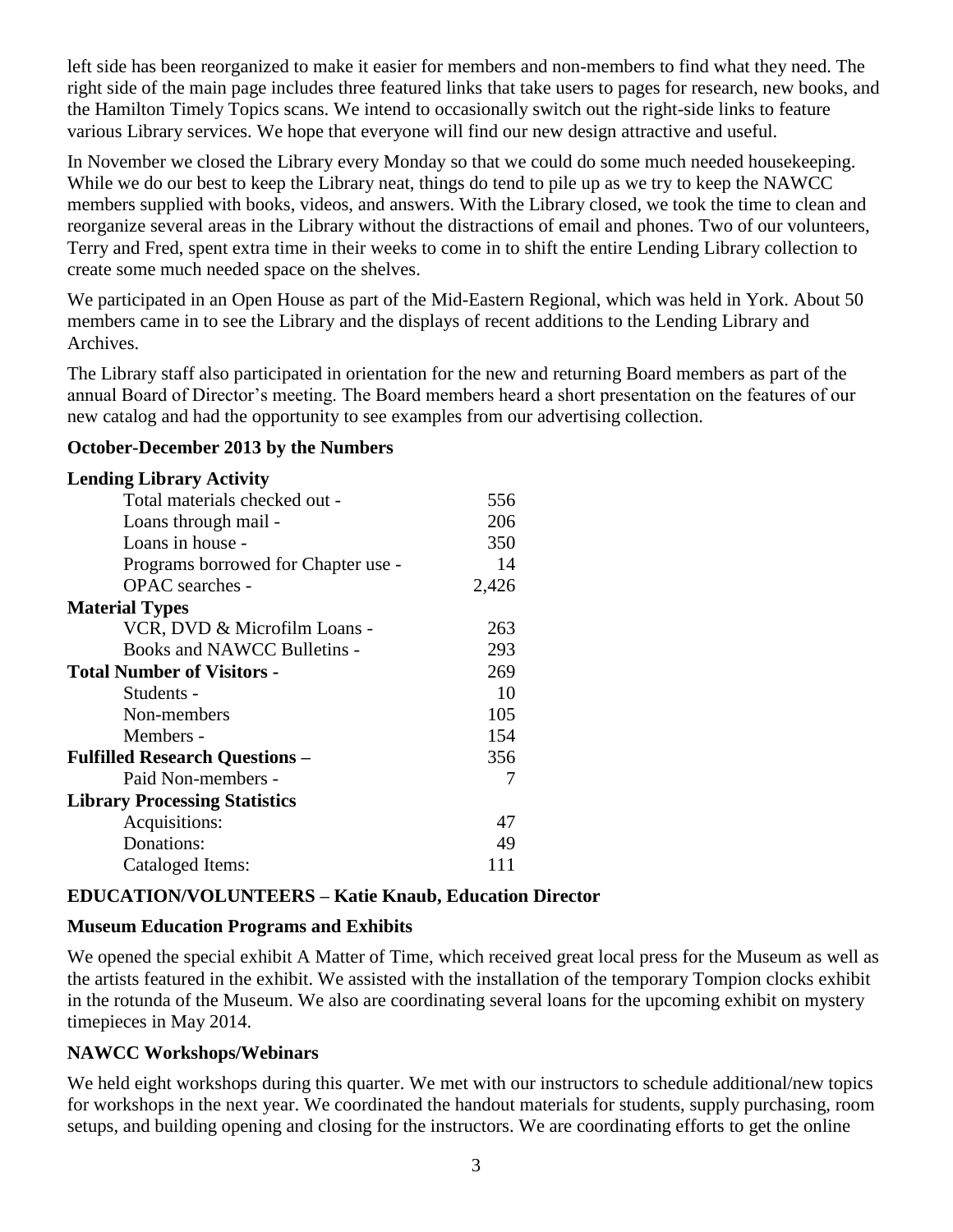learning system in place for early next year with ScholarLab. We are working with instructors who will be developing the online content and reviewing best practices associated with online teaching. We also spent considerable time coordinating the recording of the Time Symposium with the efforts of local NAWCC volunteers. We are reviewing the edited programs of the Symposium, which will be made available via our ScholarLab site for purchase once the programs have all been edited and the site is ready (first part of 2014). We continue to work with volunteers to process and make available the slide/tape programs as online streaming programs for members.

### **Education Attendance**

| Oct.-Dec. 2013: | Museum Education programs: 129 | 2014 FY total: 507     |
|-----------------|--------------------------------|------------------------|
|                 | Library Pass Participants: 47  | Museum Guides Sold: 21 |
|                 | NAWCC Workshops: 45            | 2014 FY total: 169     |

## **Volunteer Program**

We have two new volunteers: one in Museum and one in the Archives. We had a new AARP senior worker for the Library to replace the one who left in September. We updated many of the volunteer search sites where our volunteer opportunities are listed, because the listings expire every year. Total Volunteer Hours for Quarter: 755

## **Public Programs**

We held our annual fall sleepover at the Museum in October and a tea with Mrs. Claus for families in December. We also held a visit with Santa Claus in conjunction with the tea, which was free to the public. We developed the list of 2014 Museum programs and began initial work on a tea in February. Public Program/Events Quarter: 89

## **PUBLICATIONS - Diana DeLucca, Editor**

### **Periodicals –** *Watch & Clock Bulletin*

The January issue was mailed December 23. The January issue included eight articles and most of the usual features (Answer Box and Chapter Officers were not in the issue; Chapter Officers ran in the January *Mart & Highlights*). The March issue was planned in December and will include 2013 Awards and Recognitions as well as six new articles. New articles continue to be received, peer reviewed, and processed. Including articles selected for the March issue, there are currently 88 articles waiting publication. Some of these are very short, some are on hold waiting for author revisions, and a few are multi-part. Bruce Shawkey will resign from his Wristwatches column after 2014; it will be important to seek out other writers interested in providing wristwatch subject matter.

#### **Periodicals –** *Mart & Highlights*

Revenue for the 2013 *Mart & Highlights* to date (fiscal year) is shown below.

| <b>Issue Number</b> | <b>Issue Date</b> | Revenue per Issue |
|---------------------|-------------------|-------------------|
| 371                 | $May-13$          | \$19,882.80       |
| 372                 | $Jul-13$          | \$23,087.65       |
| 373                 | $Sep-13$          | \$23,893.40       |
| 374                 | $Nov-13$          | \$18,662.11       |
| 375                 | $Jan-14$          | \$24,874.50       |

Promotional emails via Constant Contact and personalized emails continue with each *Mart & Highlights*  cycle. We are also contacting non-member auction houses and dealers on a two-month cycle. The January issue presented a new challenge because many "6 for 5" advertisers (who pay for the entire year in January) did not respond to emails and/or letters. This necessitated much additional staff time to make individual phone calls to these advertisers.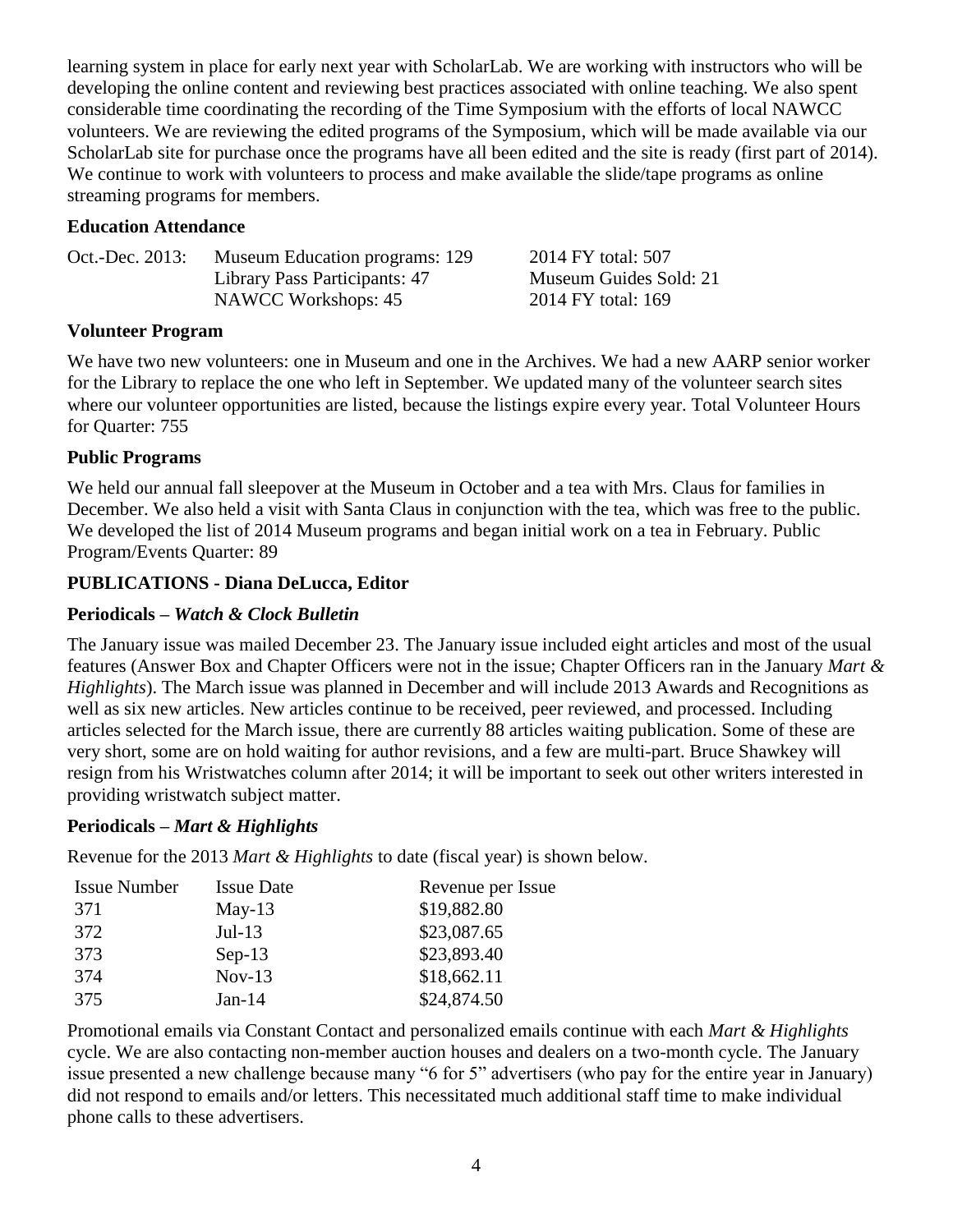## **Special Publications**

Samponaro's Bristol clockmakers book is at the press; we are waiting for digital proofs before ordering 100 copies.

Shelley's American tower clocks book is on hold waiting for two member contributions. Five new makers have been added to the book, and many updates have been made to original content. Donn Haven Lathrop is working as an editor of this book and will proofread the final layout.

100 additional copies will soon be ordered at the NAWCC Store's request of Laurence Seymour's Morbier clocks book.

## **E-media**

Watchdig.org is being updated now on a regular schedule with NAWCC content, auction news, and other content as time permits. Profiles of Roger Smith and Drew and Emily Zimmerman were recently featured (written by our summer intern). Stephanie Potter and Adam Harris provide some content. Relationships are needed with other online wristwatch writers. In December Paul Serra fixed several programming problems that had been plaguing the site.

New profiles were posted at nawcc.org of Gene Bagwell and, most recently, Robert and Susan Gary. Publications staff continue to monitor the NAWCC Facebook page. Publications staff continue to post updates to NAWCC periodicals and the MART Marketplace.

## **Other Activities and Support Materials**

Copyediting and proofing continue on all marketing material. With Tim Orr's assistance, a new membership brochure was designed. The online *Bulletin* index was updated for 2013. A comprehensive job chart of the Publications Department was created. A holiday card was designed. The Regional Guidebook was proofread and copyedited. Editing, fact checking, and proofreading support was given to Adam Harris for his permanent wristwatch exhibit in the Museum.

Carol Spencer Morris is no longer employed by the NAWCC. Mel Trago will begin work in the Publications Department on January 20. Mel will supervise production of the *Mart & Highlights* and be the lead person, coordinating content and design, for Watchdig.org and NAWCC promotional material.

The editor job search is in process.

## **INFORMATION SERVICES – Kevin Osborne, IS Director**

## **iMIS Association Management Software**

We upgraded from *iMIS* 15.2 to 20. We first installed it on the test server and tested it and then went live on .net server. We upgraded 14 workstations to iMIS 20. We coordinated the iMIS installation with Bob Lane and IBC so that IBC could install the Single Sign On as soon as the iMIS upgrade was finished.

We have been working with John Consulting on the new Join Process, which is now up and running. We still have some modifications to make so that it resembles the look and feel of the NAWCC website.

#### **Website**

We went live with the new website design that we installed on the new Dell Webserver and integrated the SSO with it. The Hamilton and other databases are still on the old server and will be moved to the new server once we find a database search engine we can use with it. The 4Sale site also is still on the old server. We have moved the Message Board off the old server to the DB server. This means that the Message Board has all the resources of that server dedicated to it.

Once the databases and the 4Sale site are moved off the Webserver to the new server, we can move the old Webserver to Columbia and put it to a different use.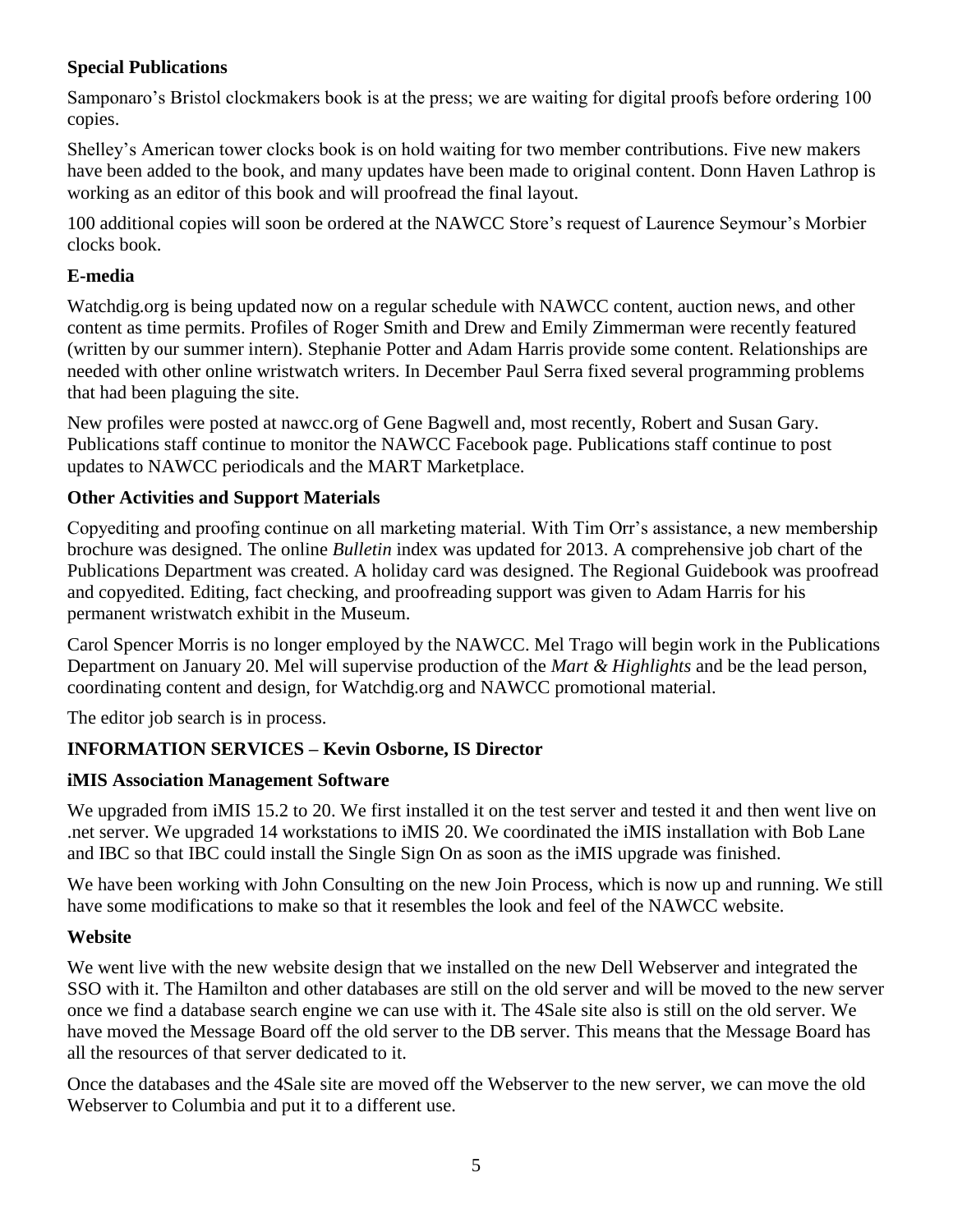The final website server configuration will have one server hosting the NAWCC Message Board and the new Dell server will be running the NAWCC site, the 4Sale site, Horology the Index, Watchdig.org, Horology.edu, and the Business Directory.

Member Robert Gary has been converting the NAWCC slide shows to DVD format. We have received 13 of these slide shows from him. We have made copies for the Library to lend and also converted them to flash format and uploaded them to the Library Videos viewable online.

## **PC and Print Equipment**

We have purchased and installed a new high-speed printer for use by Member Services to print high-volume Member documents. The previous high-speed printer malfunctioned after more than 250,000 pages. The replacement was a remanufactured printer that we purchased for half the price of a new one.

## **Museum and Library**

We assisted in unloading and setting up the Tompion clocks and display cases.

We installed a new camera in the Museum lobby in time for the installation of the Thomas Tompion clock exhibit. The camera cable was conveniently run from the Security Office into the Museum entrance corridor and then through an existing opening in the lobby wall over the Museum entrance door. The camera was mounted above that same door. This affords a wide-angle view of the majority of the lobby space, especially the space covering the Tompion exhibit.

We networked the cameras that are installed at the school so that we can view them over the local network.

# **COMMUNICATIONS – Markus Harris, Communications Director**

The Communications Department continued to maintain NAWCC websites and online resources and debuted the redesigned main website at nawcc.org after a lengthy upgrade. It was implemented during the second week in October, and troubleshooting and cleanup continued through November. Communications Director Markus Harris coordinated a redesigned multiple email newsletters and targeted Constant Contact mailings on numerous topics, including event notices and support for chapter meetings, BOD announcements, and local and regional events. We implemented a multi-departmental Communications calendar to facilitate scheduling of assorted NAWCC outgoing messaging. Communications also mailed promotional materials to chapters in support of chapter events, writing and distributing press releases for our November Calendar of Events, Tea with Mrs. Claus, Keeping Time at Polk Presidential Hall in TN, Majestic Time: Tompion Clocks, The December and January Calendars, and the Workshop schedule for 2014 events. Communications Director Harris continues to work with chapters to develop and maintain their website presence via the Community software system and attends chapter meetings to give a brief program on the upgraded Web presence of the NAWCC. The December edition of the online e-zine *eHappenings* was compiled and distributed. As always, customer service advice was provided to members via Web and telephone. Communications also took part in facilitating a new NAWCC chat forum located at Watchuseek.com to promote our association to the 150,000 registered members there. The owners and administrators at Watchuseek were quite gracious in joining us on this project.

Communications arranged for assorted services at various events and meetings, coordinating and helping oversee Santa's Tea and Holiday banquet events (after printing and distributing flyers and planning the site map for the event). Communications formatted, printed, mailed, and invoiced newsletters for Chapters 1, 3, 11, 134, 141, and 159 and continued to work with the Special Events Team. We handled the arrangements for the December BOD meeting and developed new resources in support of the A Matter of Time exhibits and the Tompion Exhibit, Majestic Time. We also sent emails to area media to develop a story on DST regarding the Wake-Up exhibit and the Mid-East Regional. Communications also helped advertise the Mid-Eastern Region in November and handled final details for various exhibit openings in conjunction with area newspapers and media. We handled Fox 43 Television's annual visit to promote A Matter of Time and Daylight Saving Time, submitted press releases, artist booklets, piece descriptions, and images to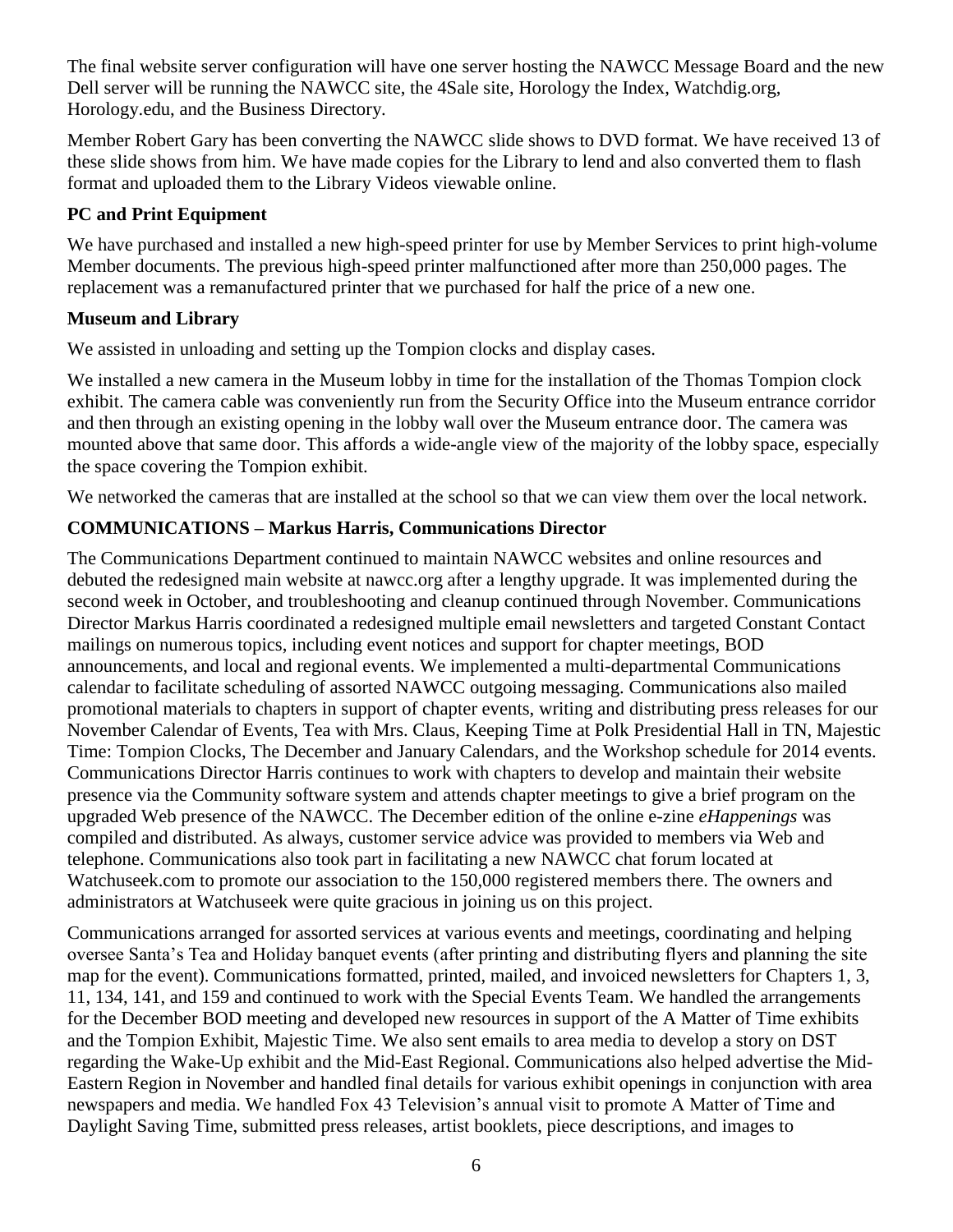newspapers for artists with A Matter of Time and took part in registering the Museum in Passport to River Towns. In addition to standard mailing list, we emailed and called over 40 media outlets, including other museums, auction houses, associations, newspapers, and television stations to promote Tompion exhibit. We worked with the events team to make arrangements for the holiday and toy donations, along with donation of the Christmas tree. Kim Craven coordinated details prior to and during the Employee Christmas Luncheon and arranged for photos and information to be submitted to *Healthy Aging* magazine.

## **FACILITIES – Chuck Auman, Controller**

In November we completed several roof repairs and applied the white coating to section A of the Museum roof. We used the Crystal Fund donation, received in December 2012, to complete these projects.

We continue to have roof leaks because of the major temperature changes, and the roofers have not been able to do the repairs until January.

We had more snow in December than at any time in the past ten years, requiring us to spend \$1,600 for snow removal from the parking lots. Our part-time maintenance person has spent many hours shoveling and applying ice melt. I assisted several times with the shoveling and applying ice melt to the sidewalks. Several days we could not keep up to keep everyone safe.

We completed the three-year pressure test on both elevators in December. This requires the elevator service company and an approved state inspector to complete the inspection, with both parties billing for their service.

We continue to repair and paint walls in the Museum and office areas.

## **DEVELOPMENT – Steve Humphrey, Executive Director**

|                                   | FY2014    | FY2013    | FY2012    |
|-----------------------------------|-----------|-----------|-----------|
| <b>Unrestricted Contributions</b> | \$74,318  | \$82,676  | \$79,527  |
| <b>Restricted Contributions</b>   | \$174,302 | \$194,621 | \$127,344 |
| <b>Endowment Contributions</b>    | \$249,075 | \$3,852   | \$7,351   |
| <b>Total Contributions</b>        | \$497,695 | \$281,149 | \$214,222 |

Unrestricted contributions were 10.1 percent less for the first nine months, compared to the previous fiscal year.

October to December chapter contributions:

| Buckeye Chap 23      | Library                | 500.00   | Memorial |
|----------------------|------------------------|----------|----------|
| Buckeye Chap 23      | <b>NAWCC Endowment</b> | 1,140.00 | Memorial |
| Toronto Chap 33      | Area of Greatest Need  | 150.00   | Memorial |
| Alabama Chap 54      | Area of Greatest Need  | 100.00   |          |
| Ozark Chap 57        | Area of Greatest Need  | 500.00   |          |
| Ozark Chap 57        | Area of Greatest Need  | 50.00    | Memorial |
| Ozark Chap 57        | Area of Greatest Need  | 50.00    | Memorial |
| Rio Grande Chap 117  | <b>NAWCC Endowment</b> | 35.00    | Memorial |
| San Jacinto Chap 139 | Area of Greatest Need  | 500.00   |          |
| San Jacinto Chap 139 | <b>NAWCC Endowment</b> | 500.00   |          |

Other gifts of note include \$123,000 from the Crystal Trust for new HVAC controls for our museum/office building, \$10,000 from the Dudley and Yolande Cline 2013 Trust plus a number of gifts to the Partners in Time annual fund and gifts and pledges to the For All Time endowment and capital campaign that is in its early stages. In addition to outright gifts and pledges the For All Time campaign has received several commitments for planned gifts.